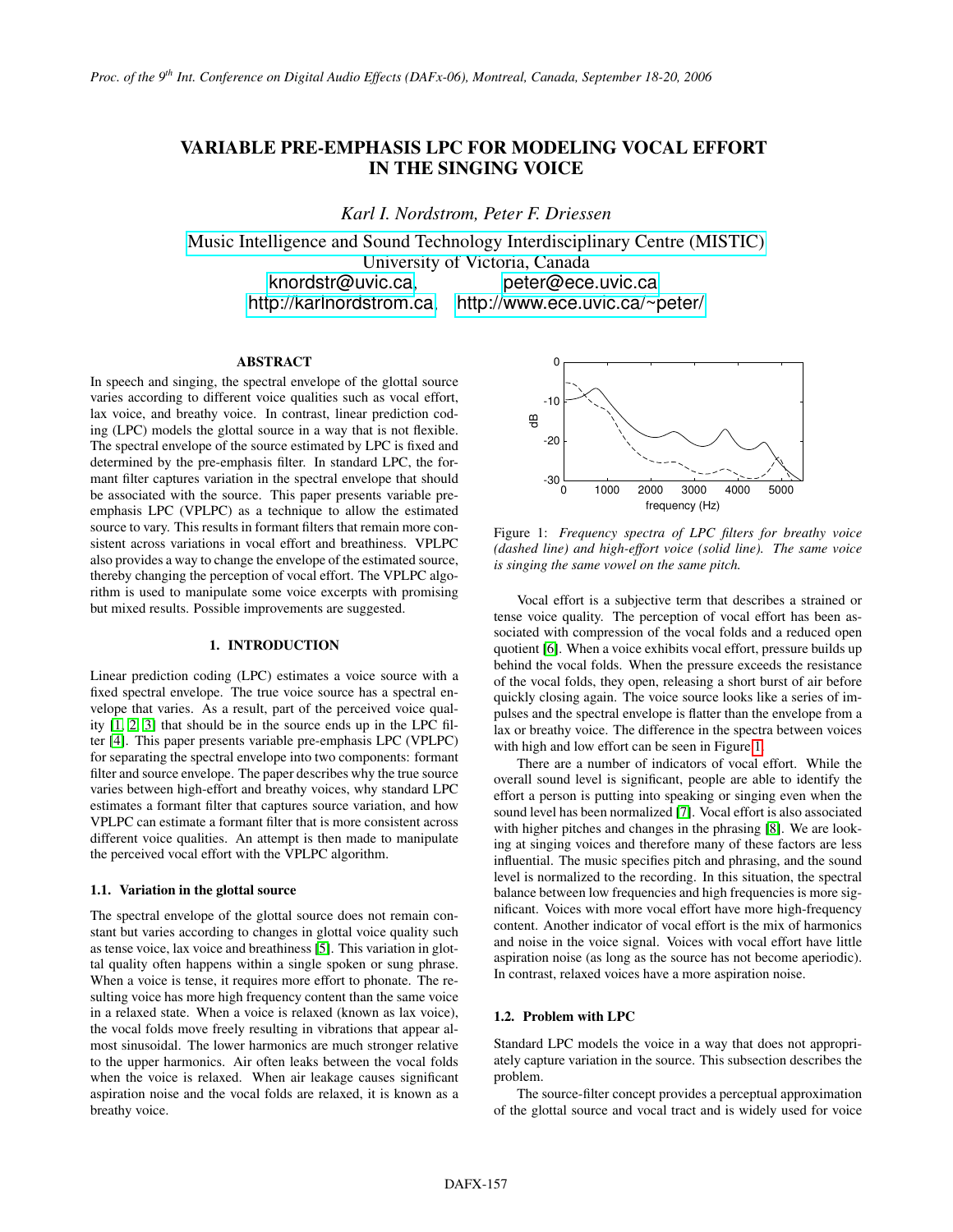<span id="page-1-0"></span>

Figure 2: *(a) LPC analysis algorithm (b) LPC analysis algorithm with pre-emphasis filter. Note that the tilt of the residual spectrum is the inverse of the pre-emphasis filter.*

analysis and synthesis [\[9\]](#page-3-8). The most common technique for doing this is linear prediction coding (LPC). The operation of the LPC algorithm [\[10\]](#page-3-9) and its relation to the human voice [\[11\]](#page-3-10) have been greatly discussed in the literature. LPC finds a filter to fit the spectrum of the input signal. If we apply the inverse of this filter to the original signal, we can extract the LPC residual. This residual represents the glottal source.

LPC attempts to minimize the error between the spectrum of the signal and the frequency response of the filter. As a result, the LPC residual has a flat spectrum as seen in Figure [2\(](#page-1-0)a). Most LPC algorithms compensate for lip radiation with a pre-emphasis filter. Pre-emphasis boosts the high frequencies, resulting in slightly better formant matching at the high frequencies and fewer scaling issues in fixed-point algorithms. The tilt of the LPC residual is the inverse of the pre-emphasis filter as seen in Figure [2\(](#page-1-0)b). This is closer to the expected appearance of the glottal source. However, the pre-emphasis algorithm does not estimate the spectral envelope of the source. The slope of the residual's spectrum is fixed.

The LPC algorithm does not take into account spectral changes to the glottal source. Whether the voice has much or little vocal effort, whatever the shape of the glottal spectrum, the pre-emphasis filter remains the same and the LPC residual has the same spectral envelope. This means that variation in the envelope of the glottal spectrum is captured by the LPC filter instead of the LPC residual [\[4,](#page-3-3) [12\]](#page-3-11). This appears to be an inherent part of LPC that has not been clearly addressed in the speech literature.

### 2. VARIABLE PRE-EMPHASIS LPC

This paper proposes that the pre-emphasis filter be made variable. We already know that the pre-emphasis filter determines the spectral envelope of the LPC residual. Variable pre-emphasis results in a residual that responds to broad changes to the spectral envelope. As long as this variation in the spectral envelope does not affect the perception of formants, the assumption is that variable preemphasis captures a glottal voice quality. We cannot verify this by physiological measurement but we can perceptually evaluate this influence.

If we compare VPLPC formant filters from high-effort and breathy voices, we should find the VPLPC formant filters to be more consistent than the corresponding formant filters from stan-

<span id="page-1-1"></span>

Figure 3: *Variable pre-emphasis LPC analysis. Low-order LPC plus bandwidth expansion (BWE) determines the variable pre*emphasis filter A<sub>P</sub>. Following pre-emphasis, high-order LPC de*termines the formant filter*  $1/A_F$ *.* 

dard LPC. Variable pre-emphasis should reduce variation in the formant filters by allowing glottal voice qualities to pass through to the residual.

Variable pre-emphasis is not a new idea. Some LPC algorithms use variable pre-emphasis to improve voice compression or speech recognition [\[13\]](#page-3-12). This paper adds to that research by suggesting that there is a physiological reason why variable preemphasis works and by attempting to use it to manipulate the perception of vocal effort.

#### 2.1. Low-order LPC

One way to estimate an appropriate pre-emphasis filter is to carry out low-order LPC. The low-order LPC analysis method is presented in Figure [3.](#page-1-1) Because LPC tends to produce filters that are peaky, bandwidth expansion (BWE) is carried out on the filter coefficients using pole scaling [\[14\]](#page-3-13).

From experimentation, an order of three appeared to work best while using a sampling rate of 22050 Hz. In standard LPC, one pole is located at 0 Hz to represent lip radiation. This can be thought of as one pole in the pre-emphasis filter. Adding another pole pair enables the algorithm to capture a broad resonance in the spectrum around 2–3 kHz that can happen in high-effort voices. A couple of example pre-emphasis filters are shown in Figure [4.](#page-2-0)

It may seem strange that there is an upper resonance in the pre-emphasis filter in Figure [4\(](#page-2-0)b). Most voice analysis in linguistic research takes place at lower sampling frequencies, truncating the plot at approximately 5 kHz. This makes changes in vocal effort appear as a tilt. Plotting the spectrum up to 11 kHz reveals that many high-effort voices have a hump in the spectrum.

After pre-emphasis, the signal is fed into high-order LPC to estimate the formant filter. The order of the formant filter was informally adjusted to the order that perceptually seemed to work best. Orders between nineteen and twenty-four at a sampling rate of 22050 Hz roughly correspond to the length of a human vocal tract when LPC is interpreted as a physical model. Since LPC does not typically estimate a true vocal tract, we weren't constrained by this range. We used an order of thirty for the sound excerpts that we modified. To extract the residual, the original signal is inverse filtered by the formant filter.

## <span id="page-1-2"></span>2.2. Synthesis method

To modify the perceived vocal effort, the spectral envelope of the residual has to be modified and resynthesized. The process of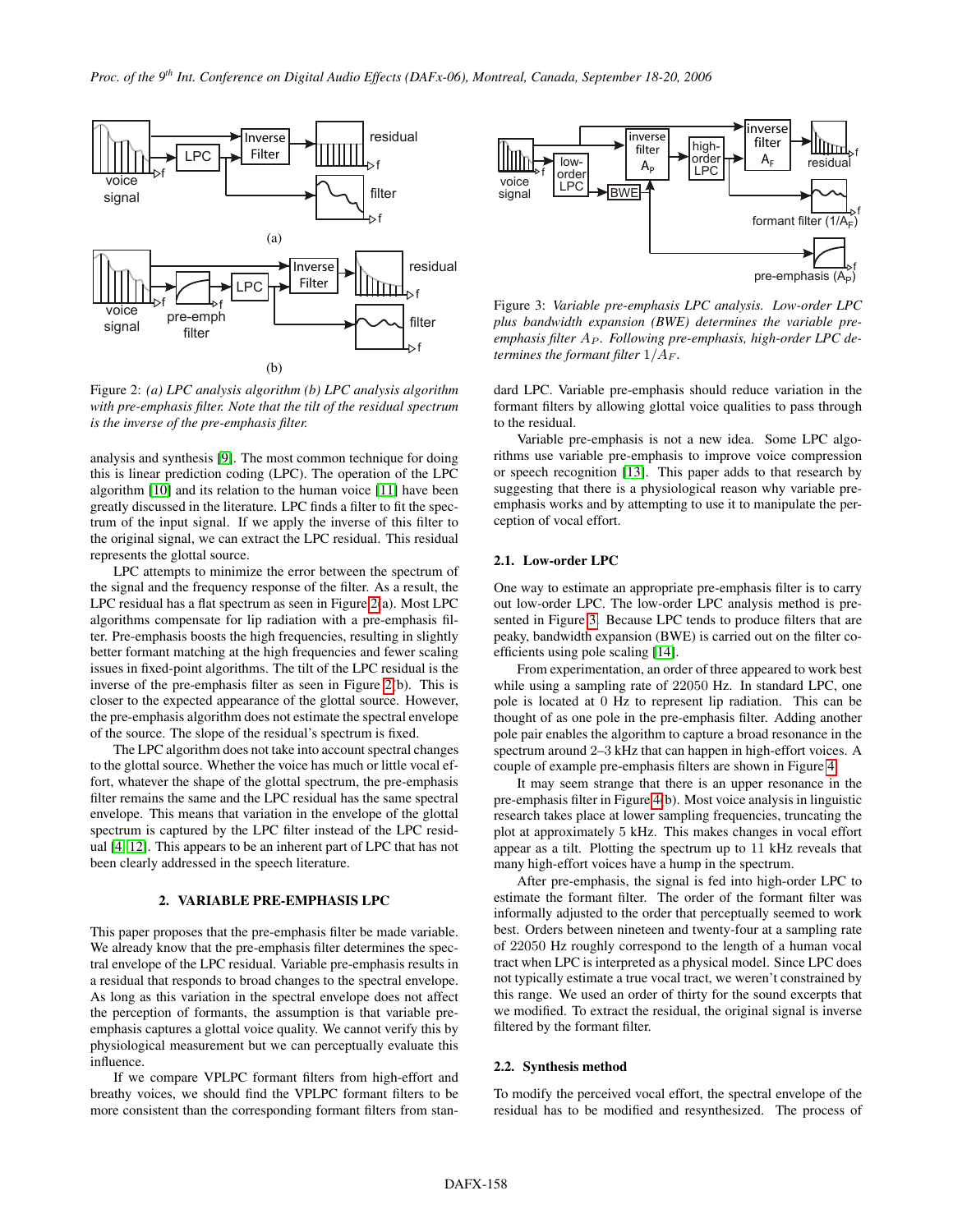<span id="page-2-0"></span>

Figure 4: *Inverse of the pre-emphasis filter*  $(A_P)$  *estimated by loworder LPC for (a) breathy and (b) high-effort voice excerpts.*

resynthesizing the voice is illustrated in Figure [5.](#page-2-1) First, the spectral envelope of the residual is flattened by filtering with the preemphasis filter. The flat spectrum makes it easier to add aspiration noise if required. Two matched butterworth filters were used to blend aspiration noise, one filter applied to the flattened residual and one filter applied to the white noise. Then, a filter representing the desired spectral envelope is applied to the mix of the flattened residual and aspiration noise. The resulting signal is the modified source with the desired spectral envelope and aspiration noise when required. The modified source is fed through the formant filter to synthesize the voice.

Voices with less vocal effort have less aspiration noise. In the algorithm, the aspiration was generated as gaussian noise. This noise was pulsed in sync with the frequency of the voice using a square envelope with a 50% duty cycle. The pitch was estimated using Praat software [\[15\]](#page-3-14). The energy level of the noise was adjusted to be the same as the energy level of the flattened residual. Matched, first-order butterworth filters were used to low-pass the residual and high-pass the pulsed noise. This blended the noise into the flattened residual.

#### 3. RESULTS

One of the advantages that VPLPC should provide is a formant filter  $(A_F)$  that is more consistent over varying voice qualities. We tested this aspect of VPLPC by exciting the formant filters from high-effort voices and breathy voices with the same excitation. For raw voice data, we had three pairs of voice excepts. Within each pair, the same person sang the same vowel at the same pitch varying only their voice quality between high effort and breathiness. To remove the influence of the source, we used the same LF model [\[16\]](#page-3-15) as the excitation for all voices. The LF model is the most popular model for glottal excitation. We also carried out the same procedure using standard LPC. Due to the nature of artifi-

<span id="page-2-1"></span>

Figure 5: *VPLPC synthesis configured to modify the perception of vocal effort. The tilt of the residual is removed by the variable preemphasis filter*  $(A_P)$ *, leading to a flat spectrum. Matched filters blend in aspiration noise if required. A new pre-emphasis filter*  $(A_{PN})$  *applies the desired spectral envelope for the glottal source. The signal is then filtered by the formant filter*  $(1/A_F)$  *to achieve the new voice signal.*

cial excitation, some artifacts were present in the data; however, it was still easy to hear relative differences in voice quality between samples.

When the same LF model excited the VPLPC formant filters  $(A_F)$  from the high-effort and the breathy voices, both synthesized voices took on similar voice qualities. The biggest difference between the two voices was that the formant filter for the breathy voice had more jitter and shimmer associated with it, resulting in more artifacts and slightly more perceived breathiness. The LPC formant filters sounded more different from each other. The LPC formant filter from the high-effort voice carried a significant perception of vocal effort. In comparison, the LPC formant filter from the breathy voice carried a significant perception of breathiness.

### 3.1. Manipulating the perception of vocal effort

In the next stage, we attempted to use VPLPC to manipulate the perception of vocal effort. The shape of the spectral envelope for the desired source was estimated from the excerpts. Using VPLPC analysis,  $A_P$  from the breathy voice provided  $A_{PN}$  for the higheffort voice.  $A_P$  from the high-effort voice provided  $A_{PN}$  for the breathy voice. Doing this gives the spectral envelope of the breathy residual to the spectral envelope of the high-effort residual and vice versa.

First, vocal effort was removed from the high-effort voice. The spectral envelope of the high-effort residual was replaced by the spectral envelope of the breathy residual. This reduced the highfrequency content of the voice. Some of the perception of vocal effort was reduced. However, the new voice did not sound as relaxed as the original breathy voice. Although the spectral envelope changed, the mix of harmonics and noise did not change. A relaxed voice should have fewer harmonics and more aspiration noise.

To further reduce the perception of vocal effort, we added noise to the residual as described in section [2.2.](#page-1-2) The addition of aspiration noise made the synthesized voice sound more natural, which improved the perception of a more relaxed voice. However, the voice that was originally perceived to have high effort was not fully transformed into a relaxed breathy voice. It was difficult to